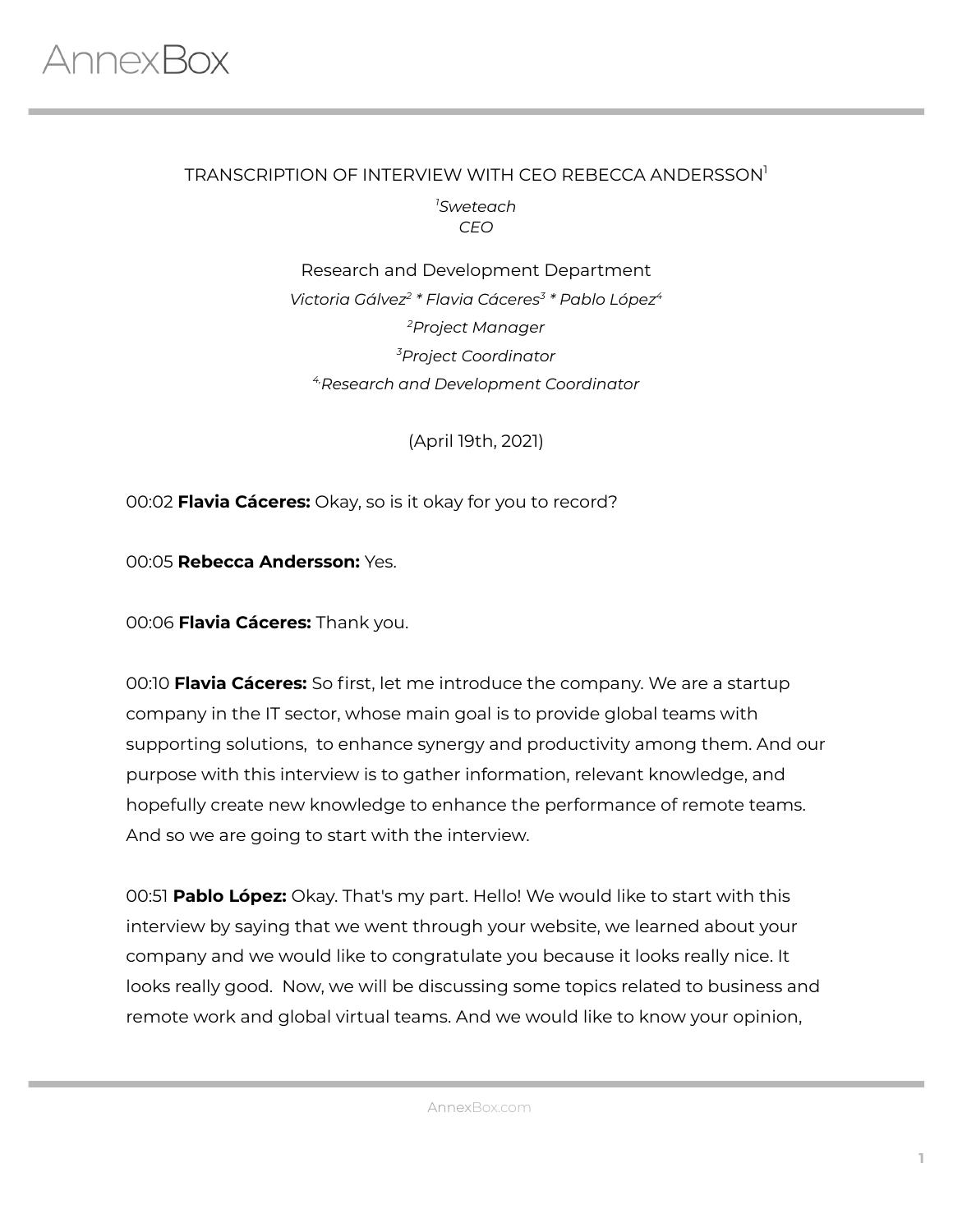we think it is very valuable. So, let's start with the first question. We are a remote team too, so we face problems that are different from conventional in-office teams. So our first question would be in your experience, what do you think are the main or biggest challenges that a remote team faces while working remotely?

01:52 **Rebecca Andersson:** Well, I would say for my team, I have identified two challenges that are the main challenges that we face. One, I think many companies can recognize, and one is a little bit more specific for this type of business that we're doing. I would say that in a remote team, communication is a big challenge. We have different people involved in different parts. All of us are working with a little bit of everything, but we still have some people, mostly me, more involved in that sales and marketing part. Then I have one or two other colleagues teaching and then another colleague more responsible for admin and contact with customers afterwards. And I would say a big challenge for us is to make sure that we communicate in between ourselves and with our customers and that we make sure that we don't forget to respond to any messages, but then at the same time that it's the right person responding at the right time. So I would say that is a big challenge for us.

03:15 **Pablo López:** I think we can all agree on that. At the beginning, we also experienced the same situation with communication, we dealt with that for a while. But in the end, we came up with solutions that suited our needs as a team. I would like to ask you, in your case, what have you identified to be the solutions that had the biggest impact on this problem to resolve it?

03:38 **Rebecca Andersson:** I think that it's important to be transparent and to create structures and routines, so that it's clear for everyone, even though we help each other out and that we might not have specific titles, like in bigger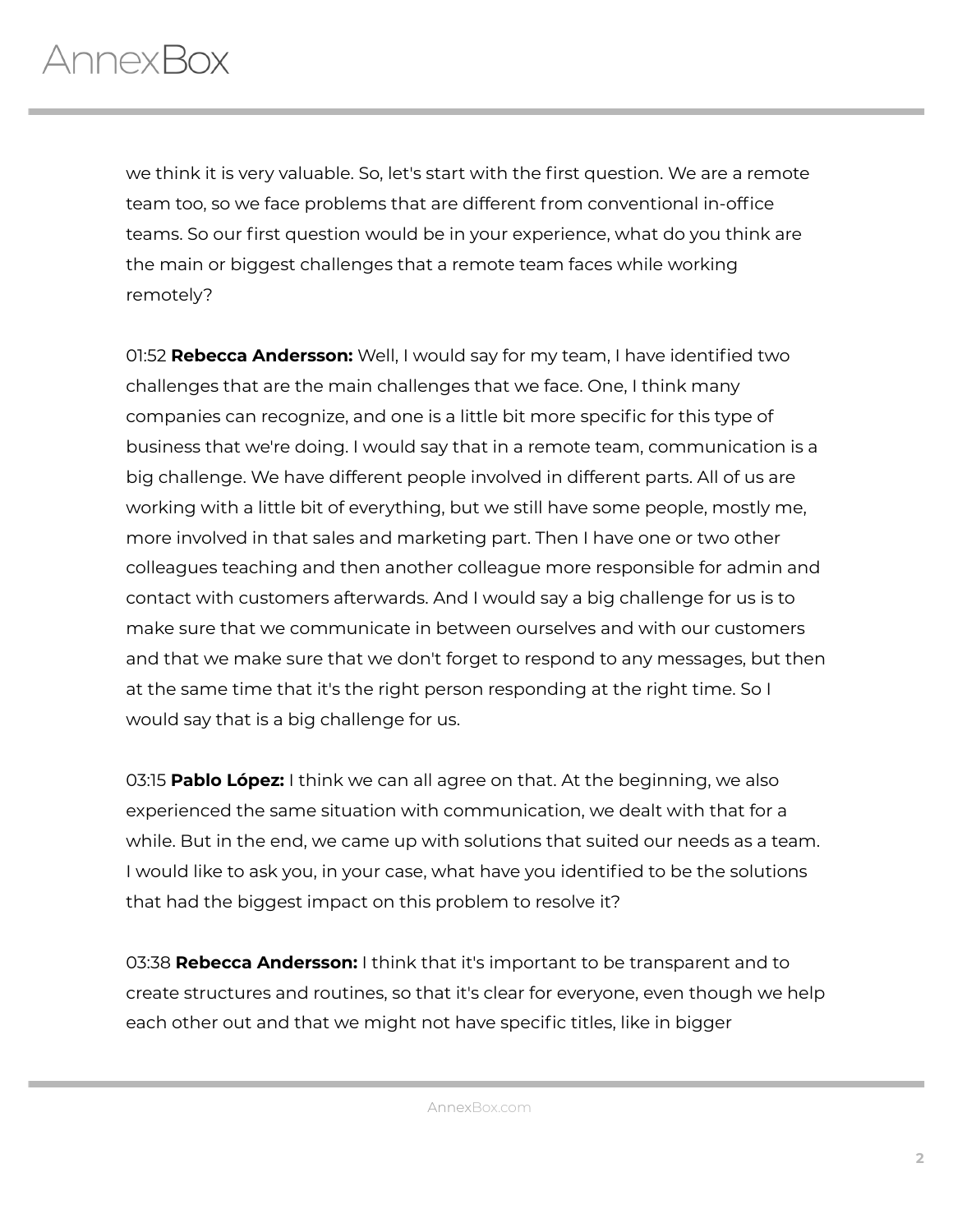companies, that we all know what responsibility I have, what responsibility you have, and that it's clearly structured. And I think that it helps a lot with communication and possible communication issues.

04:15 **Pablo López:** Okay. It's interesting you mentioned that because yes, in these kinds of teams, we wear a lot of different hats as you said. That's one thing. Thank you. Let's move on to the next question, please. Okay, let's talk about culture in a company. Culture in the company is always important, especially when working remotely, as it helps to maintain productivity and to keep the team on the same mindset to reach our goals. So our next question would be what strategies have you identified to enhance your work and your team's productivity while working remotely?

04:59 **Rebecca Andersson:** I believe already from the beginning we adopted a culture of freedom with responsibility. We work more or less normal hours during the working day, but we don't check each other, we are not counting hours. We all take mutual responsibility in the tasks and what we need to do in our company. We also encourage each other to - today, for example, it's a very sunny and warm day for being in Sweden. And so we encourage each other to go out for walks, taking longer breaks, we have discovered that this helps our productivity, that we get more done by encouraging each other to take breaks and to enjoy more freedom.

05:56 **Pablo López:** So, you are saying freedom and having a more flexible schedule within a remote team could help productivity. In fact, it's very interesting you mention this because we have tried that ourselves. While we're working remotely, as you mentioned, even though we're not together, we try to get the things done and all that, but the difference with this is that we do not have a fixed schedule, so we do not have a break, as you can say. We just think: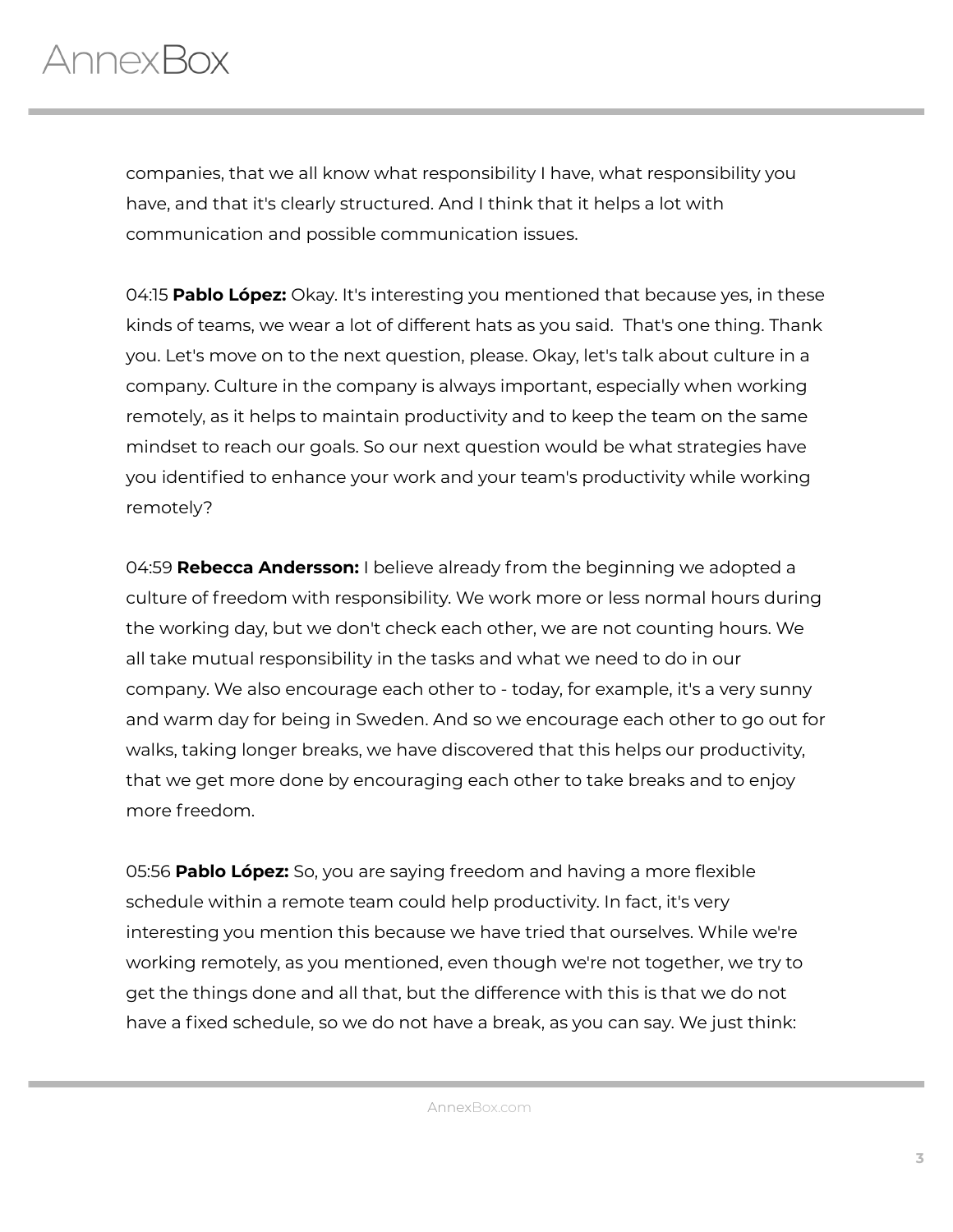"Okay, there's this hour and I go on a break." So it actually is very important to have that as you mentioned. So how do you keep that? How do you, I don't want to say force, but maybe how do you encourage a team member to take a break, as sometimes they may not want to take a break?

06:45 **Rebecca Andersson:** I think that could be done in several different ways. So I think one aspect that helps is that in Sweden, we have a kind of outdoor culture. So it's very common to take phone meetings while taking a walk at the same time. People, in general, like to enjoy the sun whenever it's out. So it's easy to motivate people to do so. When ending a meeting saying, "Now we're going to go out and take five minutes of sun" is something that we value a lot, but I think by trying to avoid scheduling back-to-back meetings, by making sure that you have time within your day, which is not booked or reserved for a specific task, I think it's possible to encourage team members to actually get them to take breaks.

08:00 **Victoria Gálvez:** You mentioned how people in Sweden have this in common, so I wanted to know if all of the people in your team are from Sweden.

08:11 **Rebecca Andersson:** Yes, they are. And also all of my team members are fond of going outdoors and enjoying physical activity. So I guess this might not be the case for every team.

08:32 **Victoria Gálvez:** It's great because you do have that common ground and everybody's on the same page which of course benefits it. Okay, great. Thank you.

08:40 **Pablo López:** Awesome! And that could help us too, you know, this game of mix of Culturology, that's what we're looking for. So this helps us a lot. Thank you. Let's move on. So now let's talk about culture. You mentioned something about your freedom of a schedule, no fixed schedule. So what are other aspects that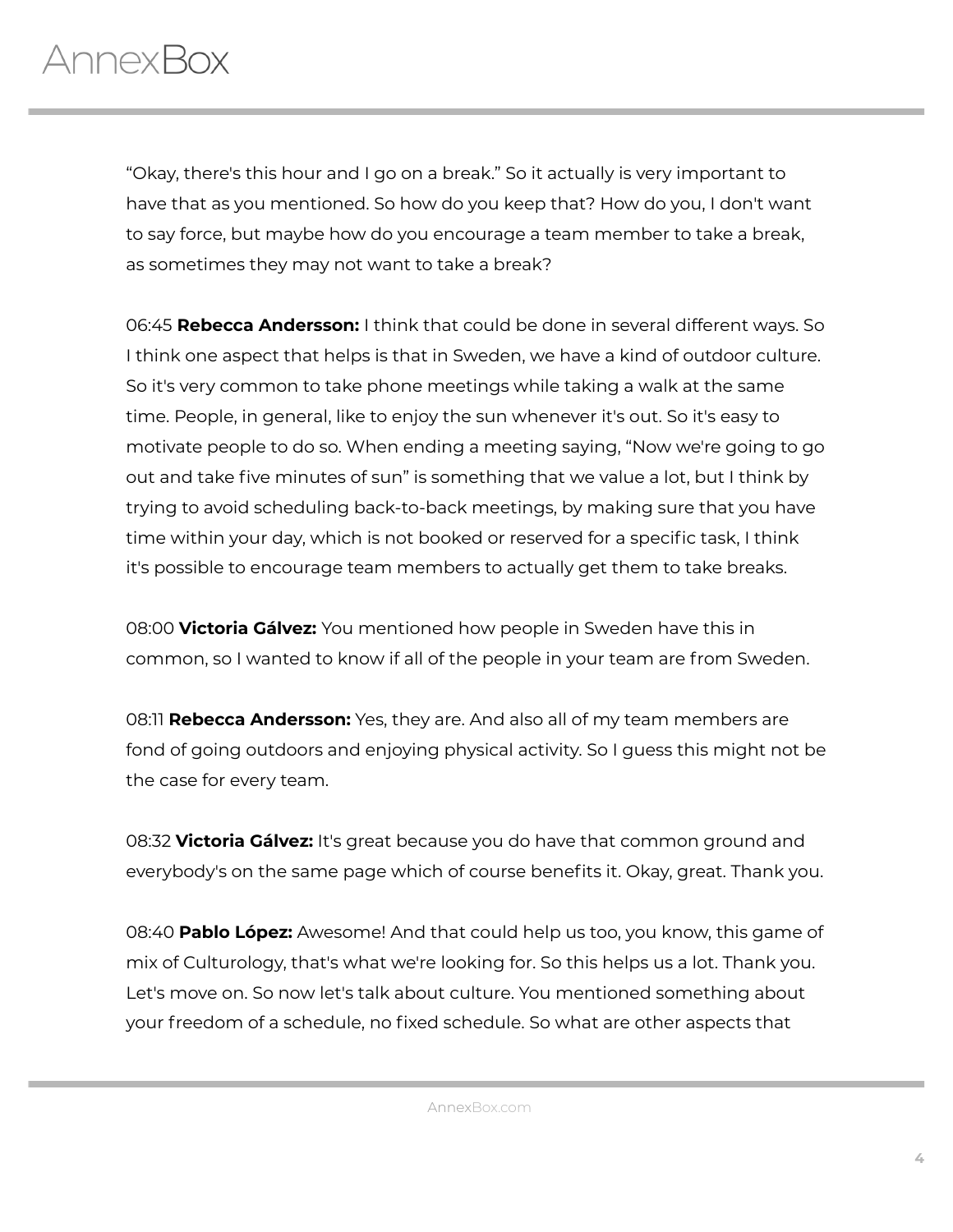maintain or enhance the team's culture? We know that in a remote environment, team culture is crucial.

09:12 **Rebecca Andersson:** Exactly. I think that one thing that it's really important for the team culture is to find the balance where everyone feels involved, but not overwhelmed with meetings and information. And I think this might be even more important when working remotely than when you work in the same office, that you need to balance in between, making sure that everyone is updated, that everyone's driving towards the same goal, but at the same time, not having a meeting just to have a meeting, to always have an agenda. So I think that is a balance, which is important for keeping a good team culture and focusing on the same thing.

10:00 **Pablo López:** And that also goes with communication. If you want to enhance your team and make everyone feel like: 'you're part of the team', and you also have to be very communicative, you also have to schedule things with them. So, it all comes down to communication.

10:16 **Rebecca Andersson:** And I might be a bit biased here since communication is what we work with.

10:24 **Pablo López:** Well, that's the beauty of working in a remote team. That's the beauty of that. Okay. Thank you. Great. Let's move on. So there are some skills that are needed to work remotely. Some people mentioned, for example, cultural intelligence, when they work in a global environment, people need to be more culturally open, accept differences, and all that. But in your opinion and in your experience, what are the skills that an employee needs to have to be successful working remotely?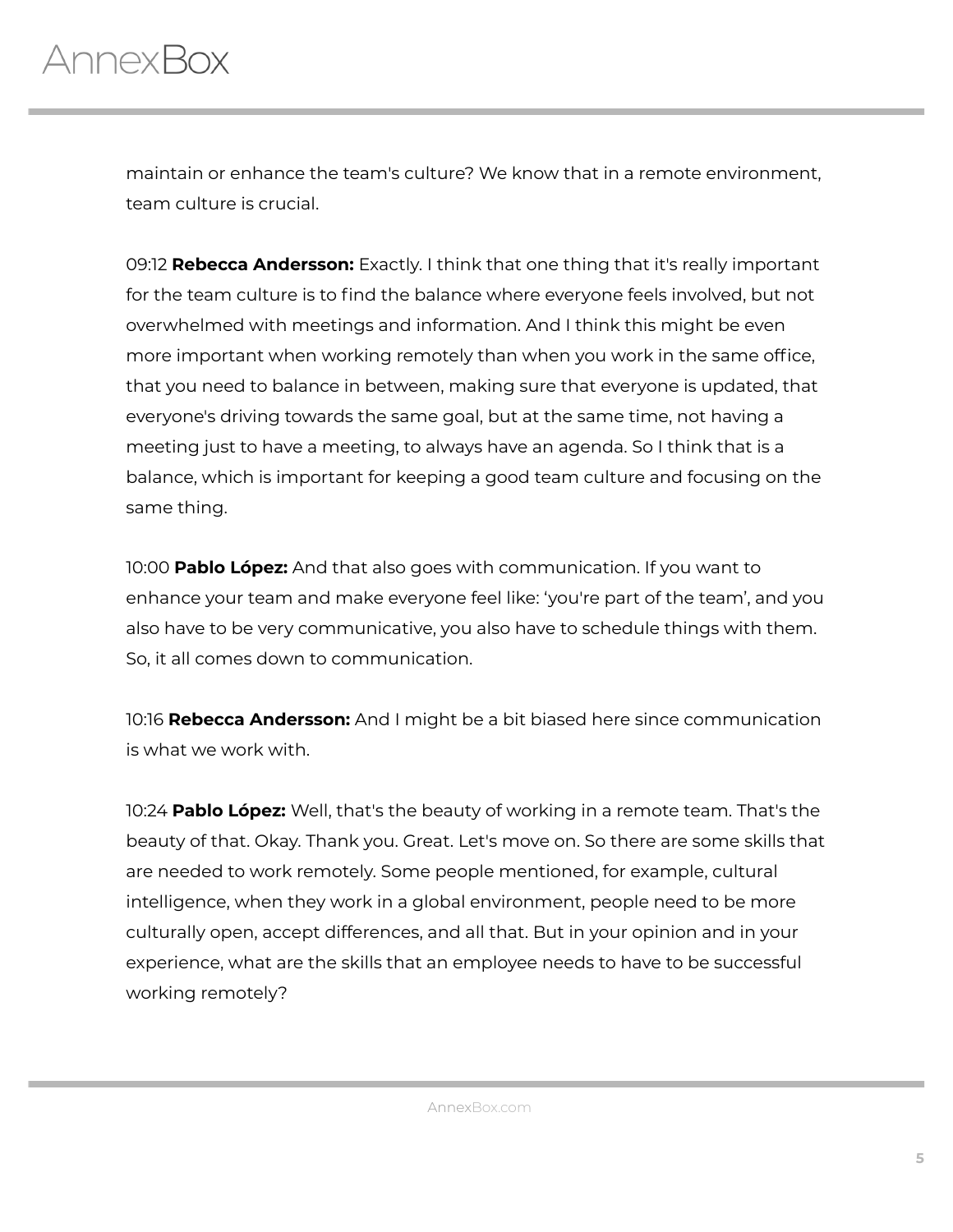11:01 **Rebecca Andersson:** I believe that motivation and to be able to motivate yourself is an important skill because sometimes it might feel a little bit lonely or you might not always have someone to chat with, so to be able to find your inner motivation and to motivate yourself, but also to be independent, be able to make your own decisions, to be flexible. And then I would say to communicate also, but I also think that remote work might be suitable also for people that can do with less communication if you understand what I mean, that it can suit two different types of people with different skills.

12:00 **Pablo López:** Because as you know, when we work remotely, we can work with everyone and everywhere. So, as you mentioned, these two types of communication can correlate with each other, so that can help us. That can help a lot.

12:17 **Victoria Gálvez:** Yes. Another question I'm curious about. So, the thing is I engage in recruiting a lot, so I was just thinking what strategies you could give us in order to identify which candidates actually have that set of skills that you desire and that help you be even more successful in a remote team.

12:40 **Rebecca Andersson:** What an interesting question. I've never thought about that in such specific terms before, but I would say, coming back to communication again, the key here could be a little bit looking into how much responsibility the person takes into recruitment process himself or herself. If you are a person that does not need reminders, I would say that this is one thing that is a good sign about this person and that they are good for remote teams. You take responsibility, you're punctual for your interview, you deliver whatever documents you're supposed to deliver in time, and you are proactive. So to say in doing this, I think that is one way, but it's difficult because recruitment should be or have to be unbiased and you need to take different things into consideration.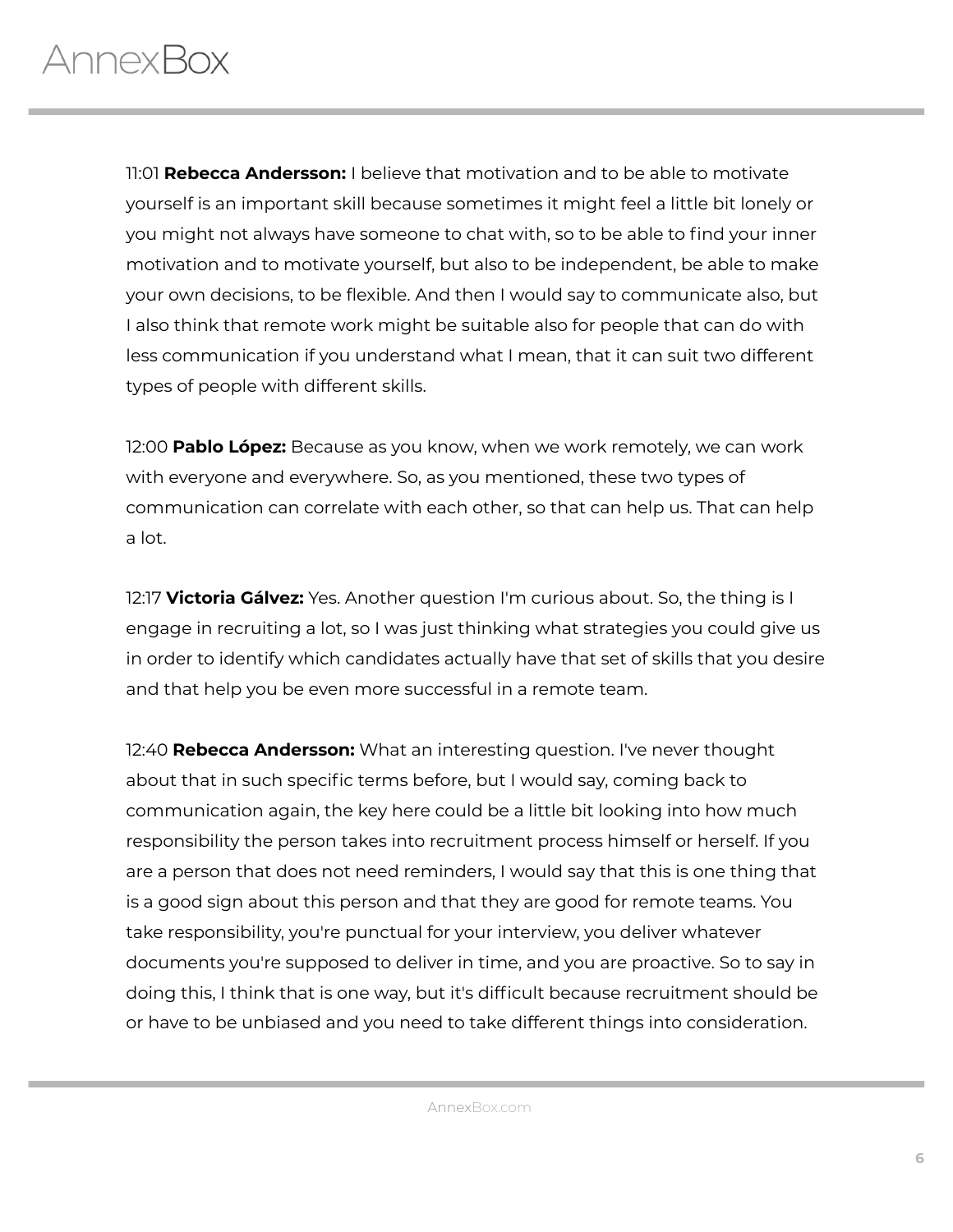So I think it's difficult, but if I would say one thing, I would say to be proactive.

14:18 **Victoria Gálvez:** Definitely. Thank you. You know, when you mentioned those words, like, a person that does not need so many reminders, a person who takes the initiative and is proactive. It just came to mind. When we were in the middle of a recruiting process, scheduling second interviews, actually first interviews -you know how time zones are different- Well, we use the New York time zone, for example. And so a lot of people missed the interviews because of the time zone issue. They did not research or convert the time. So that, as you say, it gives you enough information of how this person will probably perform if they were to join. So thank you.

14:58 **Pablo López:** Okay. So before moving on, now that you're mentioning this motivation before moving on to something else, do you consider that it is more difficult to keep and maintain the motivation high in a remote setting? Do you consider that having a physical office is important to do that or not really?

15:19 **Rebecca Andersson:** I think it's maybe also a bit related to what we're used to or people that are not used to working remotely and the habit or the routine is that you gain motivation from your colleagues, from your managers when you meet in person at the office. But I think that you can motivate your colleagues and that you can get the same amount of power and motivation from a remote team, but that it might be more related to what you're used to from before and that you might have to work more actively with it in a remote team.

16:11 **Pablo López:** Okay. Thank you. That's really good information. Actually, one of the initiatives we have to keep motivation high is we have a happy hour once a month, and we all get together at the same time. At the beginning, it was a bit awkward, not going to lie, but then we started developing stronger relationships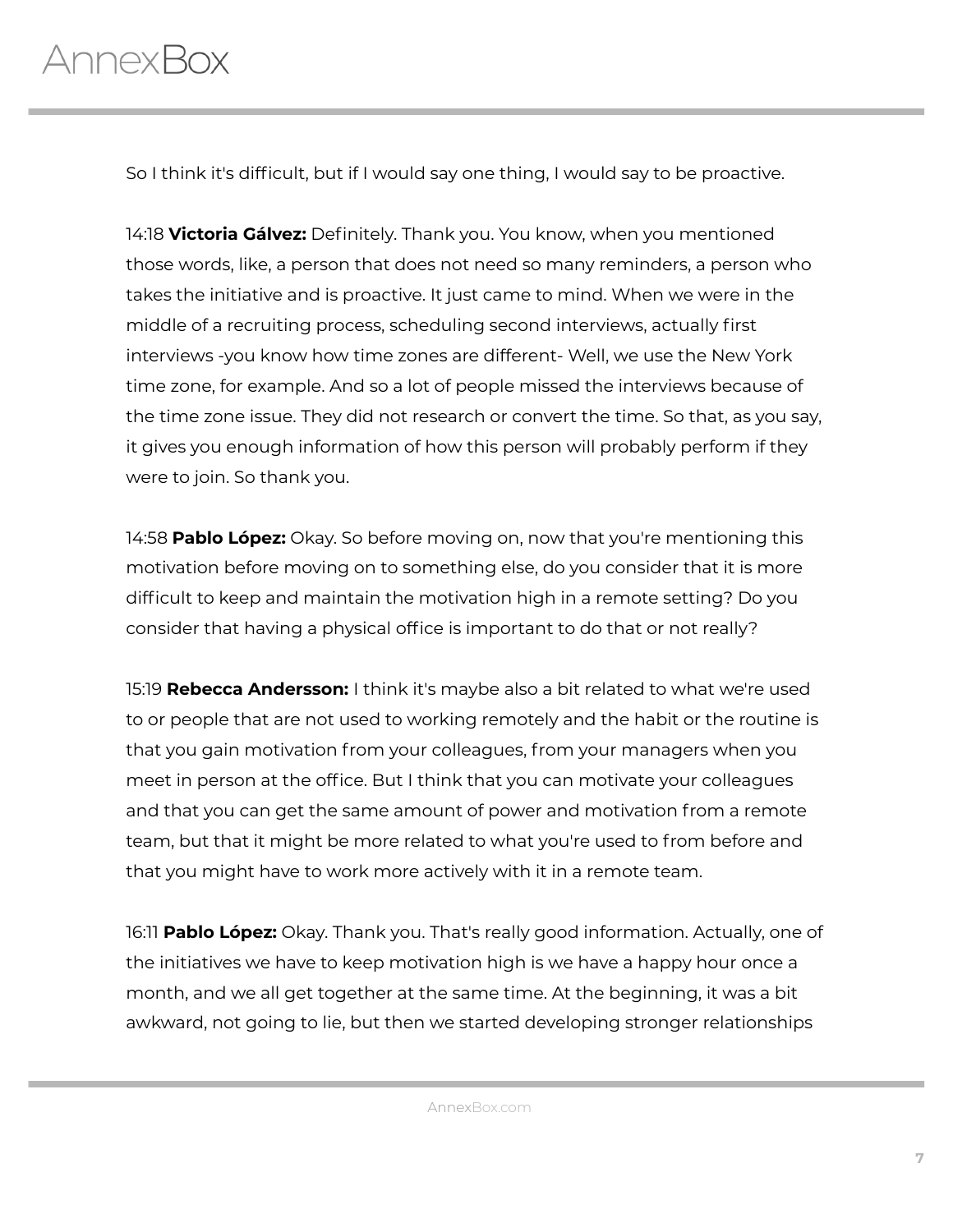and started talking more. And that also helped us a lot. These quick chit chattings that we have, that people have in a physical office, for example, that's something that is missing on remote work. Asking things like, What do you think about maybe chatting a bit before? How is everyone doing? What are you doing? and questions like those.

17:06 **Rebecca Andersson:** Related to that, I can just quickly add that I think all over the world, but here in Sweden, more or less all office people have been working from home for a year now. And the thing that people discuss is the lack of *fika*. I'm not sure if you're familiar with this concept, but *fika*, spelled F-I-K-A is a Swedish concept of having a cup of coffee or tea with a sweet, but also it's a social activity, and this is a big part of working in a Swedish workplace. You meet your colleagues in many offices daily or two times per day, but at least it's common to have one big *fika* every week, and people feel that they work perfectly fine remotely. They have all the tools that they need, but they miss this daily or weekly get-together. And I think this can be a concept to be inspired by when you're studying remote teams, to see how sweets in COVID times dealt with the lack of *fika* opportunity.

18:27 **Pablo López:** Absolutely. That's something that it's missing still in the literature, but hopefully, we can find a way to maintain our *fika*.

18:51 **Victoria Gálvez:** I just wanted to add that that is closely linked to, and it's a very important part of our research, how to prevent burnout, and now with most people working from home, I guess it's become a bit more common and therefore dangerous. Now, here's a curiosity, did your team start remotely, was it fully remote from the beginning?

19:17 **Rebecca Andersson:** We have always been working remotely, but before the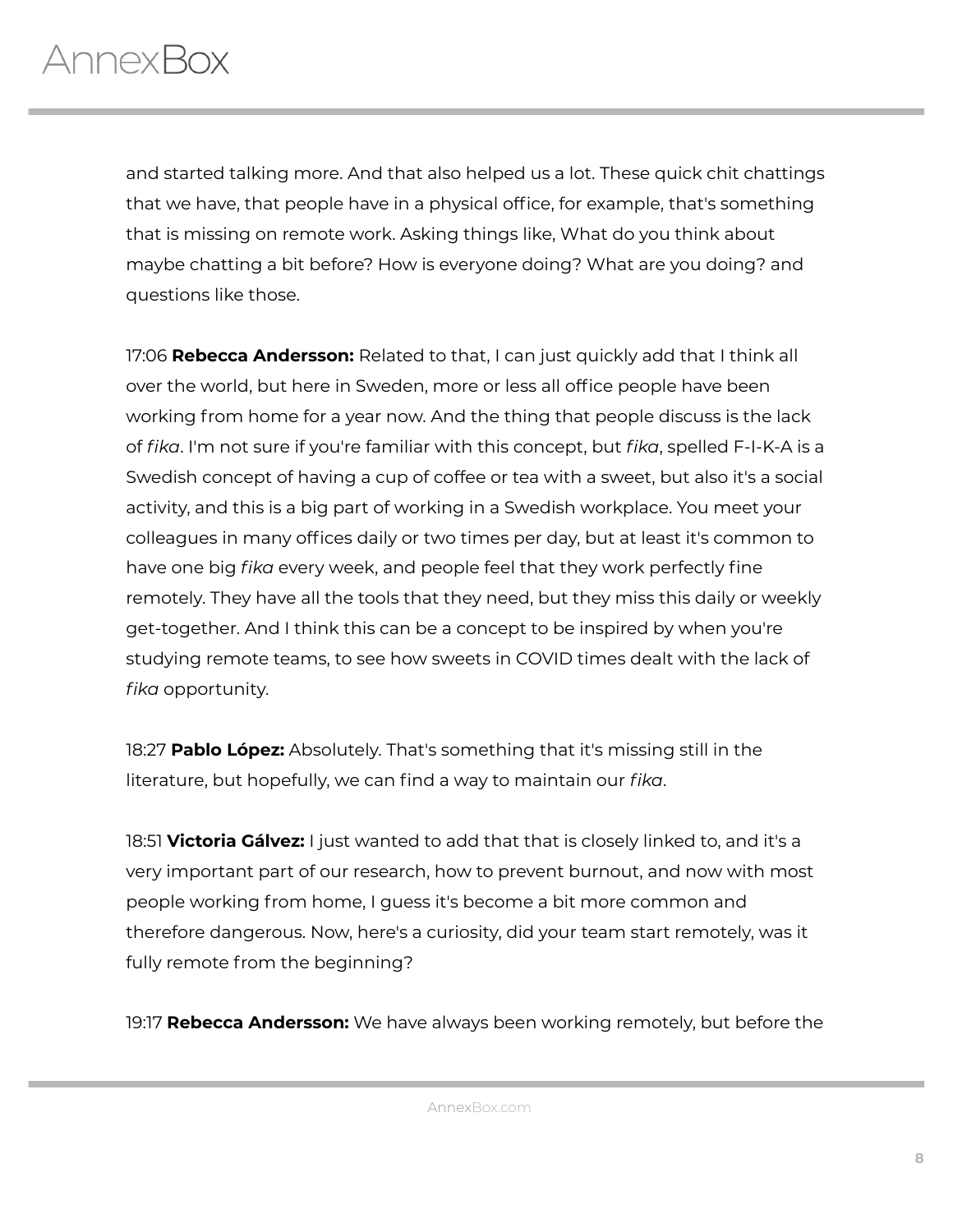COVID pandemic we also had in-person meetings, so we mixed a little bit before the pandemic. Now we are actually still everyone living in the same city, but we never ever get together in person only virtually, but it has also opened up for us to be able that next time we will recruit, we are looking into recruiting from other cities or even out of parts of the world. So, yes and no, I would say.

19:55 **Victoria Gálvez:** Right. And do you believe that the fact that you met in person before, in a way, helped you create or build a sense of trust before going into remote work, maybe that also helped you be more successful?

20:12 **Rebecca Andersson:** It's difficult to answer, of course, but I would say, we are working with communication and teaching, and with many of the clients that we have been working with for more than a year and I never met them in person. And I wouldn't say that -in terms of client relationships- I can not tell the difference between the ones that we actually met in person and the ones that we only met remotely, so I think I've seen discussions on LinkedIn and for some people, this is really important. But for instance, we also had another teacher hired just for a project and she only met her colleagues remotely while I met her in person and I felt no difference in building relationships and trust. So I would say maybe for some people, but not for me personally.

21:13 **Victoria Gálvez:** Okay. Great. Thank you.

21:15 **Pablo López:** That's very interesting in fact. We're also trying to get to know each other. We are also making some plans because we have never met each other in person, our team is fully remote since the very beginning. We're planning to do something together for one time at least, and try to know each other better and see if this can help us build more trust and more things for our purpose, but as you mentioned, it all depends on every single person on how they see it, for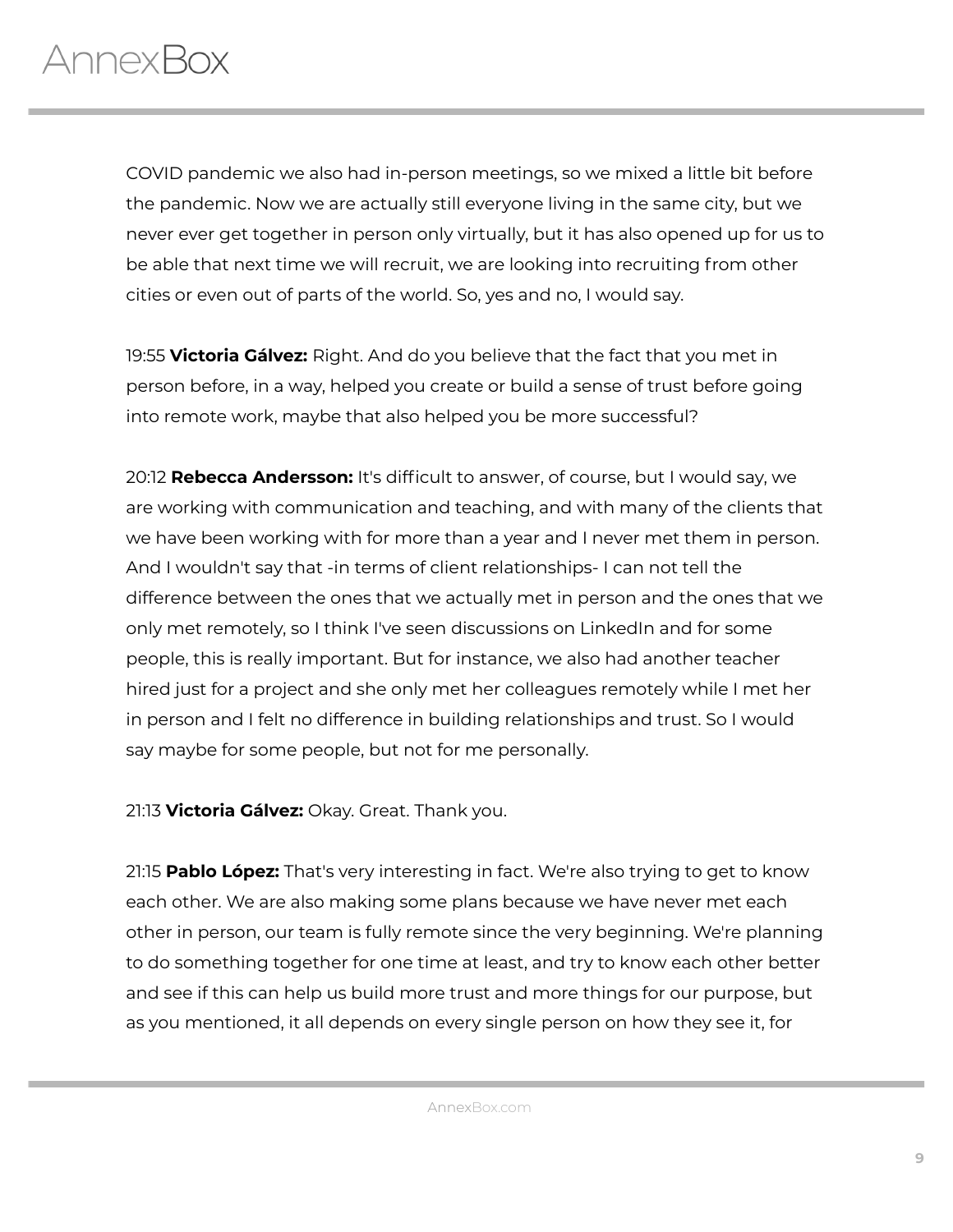some people is more difficult than for the others. I believe this is our last question.

21:59 **Rebecca Andersson:** It's the last question I have, at least [laughing].

22:06 **Pablo López:** Before we finish, if you have any questions for us, let us know, please.

22:13 **Rebecca Andersson:** Well, I just want to say that I think it's a really nice thing what you do and that I would like to hear more about it in the future, how it goes with your research and how you develop this startup idea.

22:27 **Pablo López:** Thank you so much. This helps us a lot. We're trying to build something here. Try to come up with common patterns and hopefully come up with the best solutions to help remote and global teams, because this is the trending. This is going to be the future, this is going to be everywhere. Before we finish, we would like to thank you again for being here, for taking your time to be here, and we really appreciate it. This is of great value for us. If you have anything else to add Victoria or Flavia.

23:03 **Victoria Gálvez:** I actually have myriad questions, but I'll just add these two linked questions. First, how long have you had your business, Rebecca?

23:17 **Rebecca Andersson:** I've been working with this since 2018. So just for about three years or so and then I have had a team since 2019, so only for a little bit more than two years. So it's quite new.

23:39 **Pablo López:** That's awesome.

23:42 **Victoria Gálvez:** Right. And I guess over the course, there's been ups and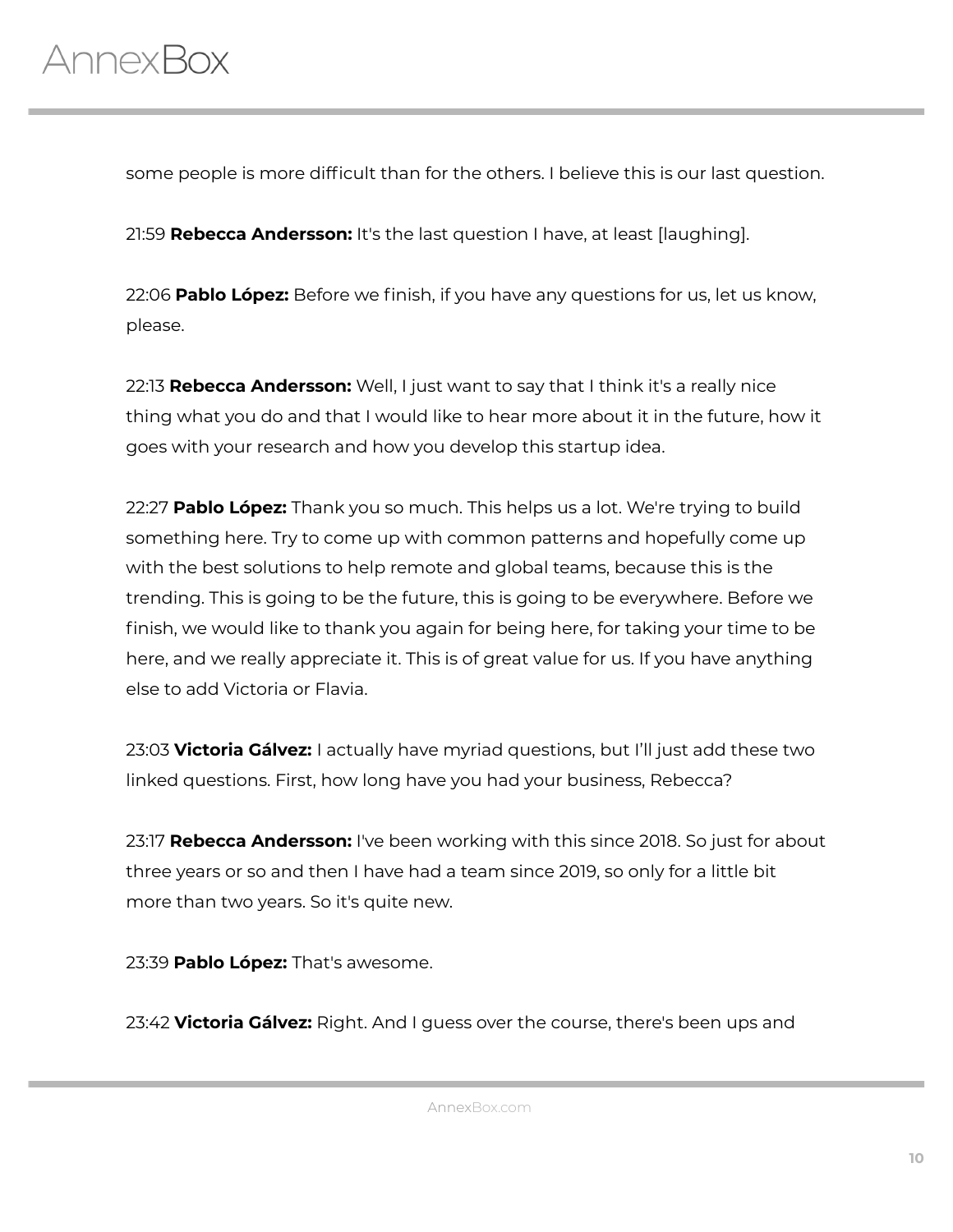downs, as usually happens with a business, so my question is, if you could give yourself from, let's say two years ago, a piece of advice, what would that advice be?

24:08 **Rebecca Andersson:** Well, I would say focus more on what's unique with our company, how we want to do it, and what we need, than trying to see what everyone else does. Because, when I started, I looked up what everyone else did, what their priorities were, and then, along the road, I realized that we might have different priorities. We might want to do things in a different way, so that I will tell myself, to look more at what we have and less at others and what they do.

24:50 **Victoria Gálvez:** This is great, thank you.

24:55 **Pablo López:** Anything else to add, Flavia?

25:04 **Flavia Cáceres:** I think that, as you mentioned, there should be a balance in communication. That is also good because nowadays that everything is online, we have a lot of platforms where you are working and they contact you by WhatsApp or maybe they can call you. Our team uses Slack, for instance. So it can feel overwhelming for the person, but I do think that communication is everything. So thank you for all your information and knowledge.

#### 25:50 **Rebecca Andersson:** Thank you.

25:54 **Pablo López:** Okay. I think with this we will wrap up the interview. Again, thank you for being here, and if you need anything from us, please contact us. We will be there. Thank you so much. And we'll see you soon.

26:13 **Rebecca Andersson:** Sure. Nice meeting you all.